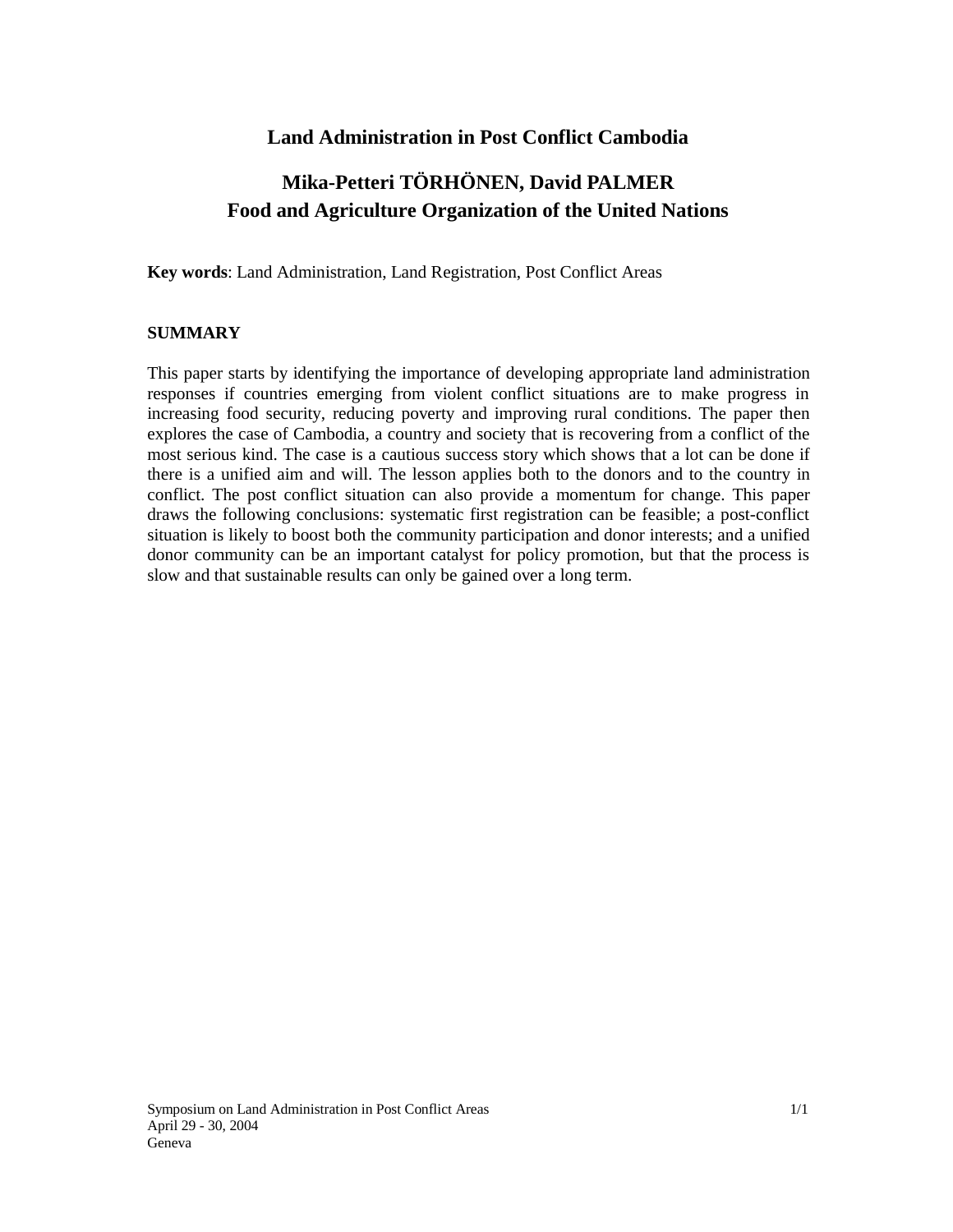# **Land Administration in Post Conflict Cambodia**

# **Mika-Petteri TÖRHÖNEN, David PALMER Food and Agriculture Organization of the United Nations**

# **1. INTRODUCTION**

Secure access to land is a crucial factor in the eradication of food insecurity and poverty, and the need to improve access to land remains a pressing issue in many parts of the world. Providing secure access to land is frequently not easy, and it is particularly complex in situations following violent conflicts. Getting the answer right can go directly to the matter of achieving sustainable peace. Yet too often there are post-conflict situations where land issues have been understated, despite their critical importance in developing solutions to emergency humanitarian needs and to longer-term social and economic stability.

The effects of violent conflicts are usually widespread in a country but they can be particularly severe in rural areas. As most of the population in poor countries is rural, violent conflict in rural areas can result in vast numbers of displaced people. Rural areas often lack access roads and other infrastructure and services, and their absence hampers the establishment of good governance during the transition to peace. Following conflicts, access to land in rural areas is required by those displaced, and often by former militia members. Of particular importance in the post-conflict environment is the recognition of vulnerable groups which almost invariably include women and children, and may also include ethnic or political minorities.

Almost by definition, recovery from a violent conflict is hugely difficult. The mass dispersal of people from their lands, widespread death and injury within the population, destruction of critical infrastructure, collapse of the legal system, loss of records and expertise, continued fear and threat of violence; these factors in combination would overwhelm almost any country. As almost all countries emerging from conflict were already poor before their spiral downwards into violence, the need for external assistance is crucial.

The Food and Agriculture Organization of the United Nations (FAO) has provided technical assistance to improving access to land in a number of countries emerging from violent conflict within the context of food security, poverty alleviation and rural development. While every conflict situation is likely to be different, they nevertheless share a number of common characteristics. FAO is currently reviewing its experiences and those of its partners in order to identify key issues of land access and land administration that arise in the various stages of post-conflict situations, and potential responses to them. This work is being supported by case studies that analyse land tenure and its administration in post-conflict countries in Africa, Asia, Europe and Latin America. The lessons learned will be presented in guidelines that are intended to provide practical advice to land administrators who work with FAO in the re-creation of systems of land tenure and land administration in post-conflict countries. It is hoped that these guidelines will also be of use to other organizations.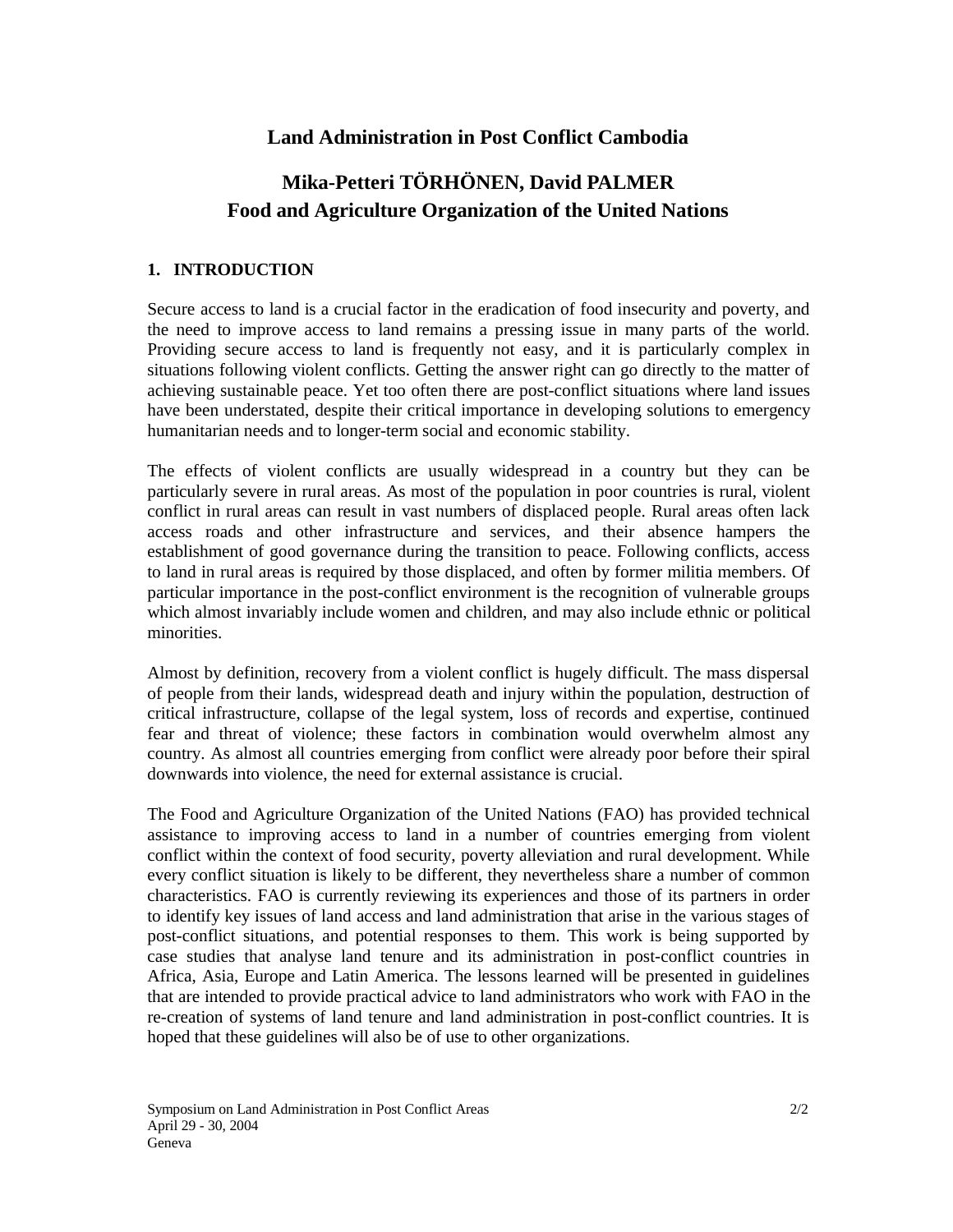Cambodia is a country which can provide a number of useful lessons to land administrators working in post conflict situations. While FAO has not provided direct technical assistance to the resolution of land issues in Cambodia, the experiences gained in the country are relevant to its work in other jurisdictions. It is intended that lessons learned in Cambodia will be incorporated in the guidelines to be prepared. The body of this paper provides an analysis of the situation in Cambodia, and then focuses on lessons that have been learned.

# **2. LAND ISSUES IN CAMBODIA FOLLOWING THE CONFLICT**

# **2.1 Conflict**

Cambodia's recent history is well known. In 1975, after the revolution by the Khmer Rouge, the post-colonial society was completely reformed. The new leaders declared the year as Zero, introducing an agrarian, totalitarian communism of a scale not seen before or after by the rest of the world. The individual ownership of land was banned, cities emptied and people were forced to live in communes that engaged massive irrigation projects. The infrastructure was literally destroyed, for example, the land registration records were all lost. In 1979, Vietnamese forces helped to overthrow the Khmer Rouge from the main parts of Cambodia, and introducing a more traditional type of communism. The Khmer Rouge still occupied large parts of the country and many areas were dangerous due to amounts of randomly spread land mines.

In 1993, the general elections facilitated by the United Nations started a long and painful democratisation and normalisation process. The first multiparty government was riddled by conflicts and was unable to unify the country. After the second elections in 1998, the new coalition government managed to commit to reforms towards normalisation and stabilisation. In 1998, the Khmer Rouge weakened into a guerrilla group in the jungle and finally gave up all resistance, and the legitimate government gained control of all the territory for the first time over thirty years. Currently Cambodia is a peaceful country governed by a democratically elected government in a multi-party system. The country joined ASEAN a few years ago and has just completed negotiations for joining the WTO and it increasingly attracts all types of tourism. Still, the reconstruction of the society is very much an on-going process. Cambodia's progress has been evident, yet setbacks have been experienced from time to time. Public institutions continue to struggle with low resources, lack of tradition and limitations of knowledge and skills. The enforcement of laws remains low, corruption is widespread and poverty prevails. The path towards normalisation is long. The country has yet to manage to form a new government based on the results of the general elections held in July 2003. Having said all this it is clear that there is no return to the past in Cambodia and the future prospects are promising.

## **2.2 Land Matters**

Cambodia is still dominantly an agricultural society and issues of land have crucial impacts on most people's life. The issues of access to land and secure tenure may not any longer be matters of peace and war, which still was the case a few years ago, but they continue to be key issues for stability. In urban areas and in Phnom Penh in particular, growing and concentrating population cause increasing stress for the land administration and management.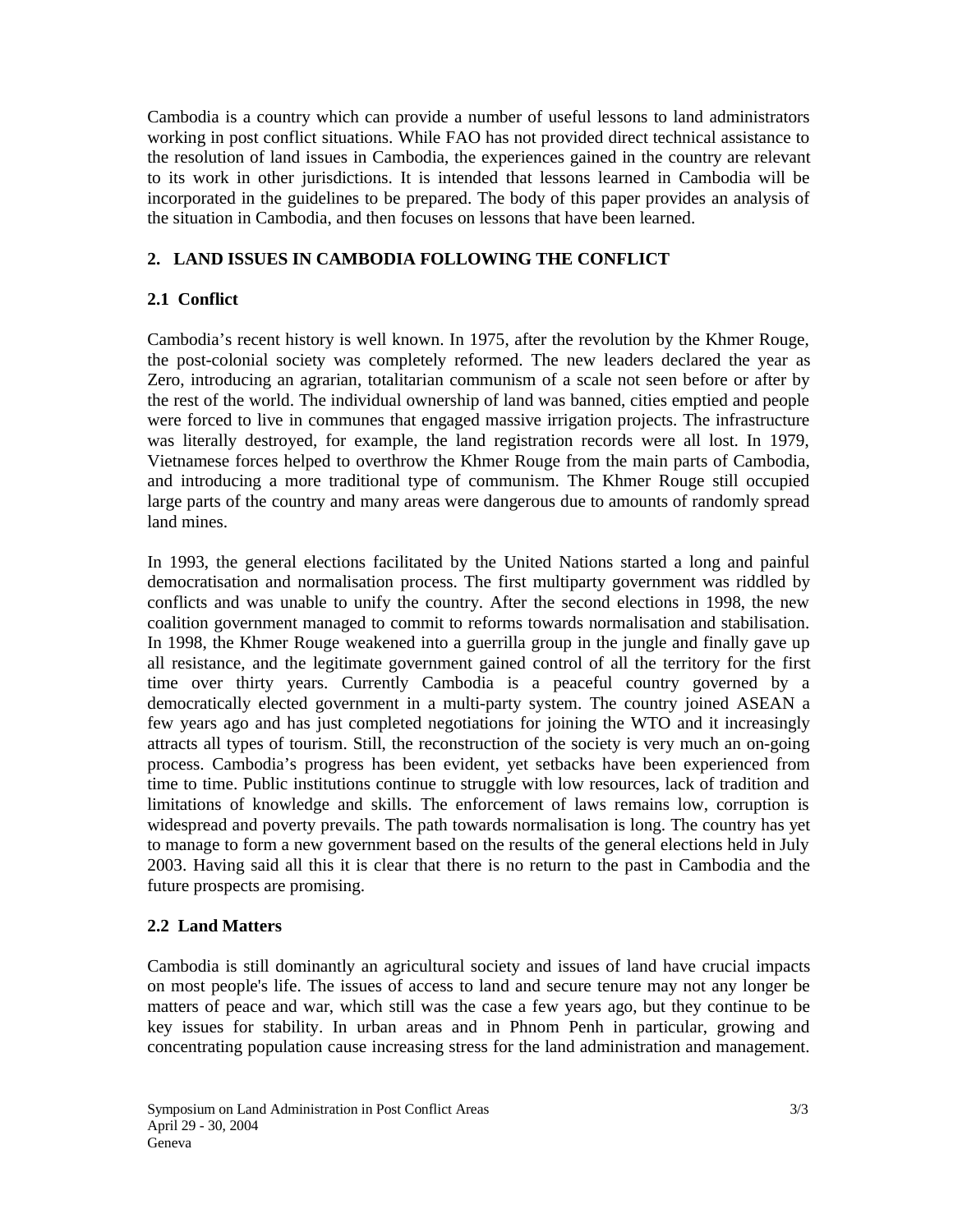The organisation broadly in charge of land issues is the Ministry for Land Management, Urban Planning and Construction and under it, the General Department of Cadastre and Geography (later the land register) is responsible for land registration and mapping in the country.

In ancient times, prior to the French protectorate, all land belonged to the Sovereign with usufruct rights issued to individual farmers. During the French protectorate era, land tenure shifted towards private ownership. The Khmer Rouge abolished the private ownership of all properties, systematically destroyed all cadastral records and reorganised all farming, including parcel structures, to fit with massive irrigation systems. During the Vietnamese influence from 1979 to 1989, there was no private ownership of land, with all land being owned by the State. The land was cultivated in solidarity groups, but slowly people started to occupy their "own" parcels. In 1989, the government introduced private ownership for residential and business parcels and possession rights to the cultivation land. However, there was no return to the situation that existed before the Khmer Rouge. The parcel structure had been destroyed, people had moved around Cambodia, many had fled and nearly two million people (one fourth of the population) had died of hardship. The re-introduction of private property took the form of a broad-based land redistribution and privatisation programme, along with the opening up of the market economy. Presently, cultivation lands are all privately held, with the exception of the areas occupied by Hill-tribes where customary rights prevail. The proof of occupancy is usually based on a rather short period of occupancy and rarely on informal documentation. The land register covers about 15 % of all parcels.

## 2.2.1 Aftermath of the Land Distribution: Land Registration

As a result of the land distribution program 4.5 million first registration claims were received by the land register. The claims overwhelmed the institution that had no resources, tradition or skills for the mammoth task. The situation in the land registry until recently has been the following. The land register (in the General Department of Cadastre and Geography) has an office in every province and district. The logic is to have three identical land books existing in three locations so that the records are never again lost (for example, by fire, systematic destruction, etc.) The composition of the registration office varies from non-existent in remote rural areas to busy urban offices. The main task consists of first registration by claim (the 4.5 million claims), sporadic registration and land management (with the local government). Activities for first registration started in 1992 and occurred sporadically without much planning or consideration of feasibility. The procedure was bureaucratic involving the local government and community, three levels of the register and containing handful of approving and checking manoeuvres. As a matter of fact, it was never designed to be primarily an exercise of land registration but rather one of land distribution. The following figure illustrates the old system.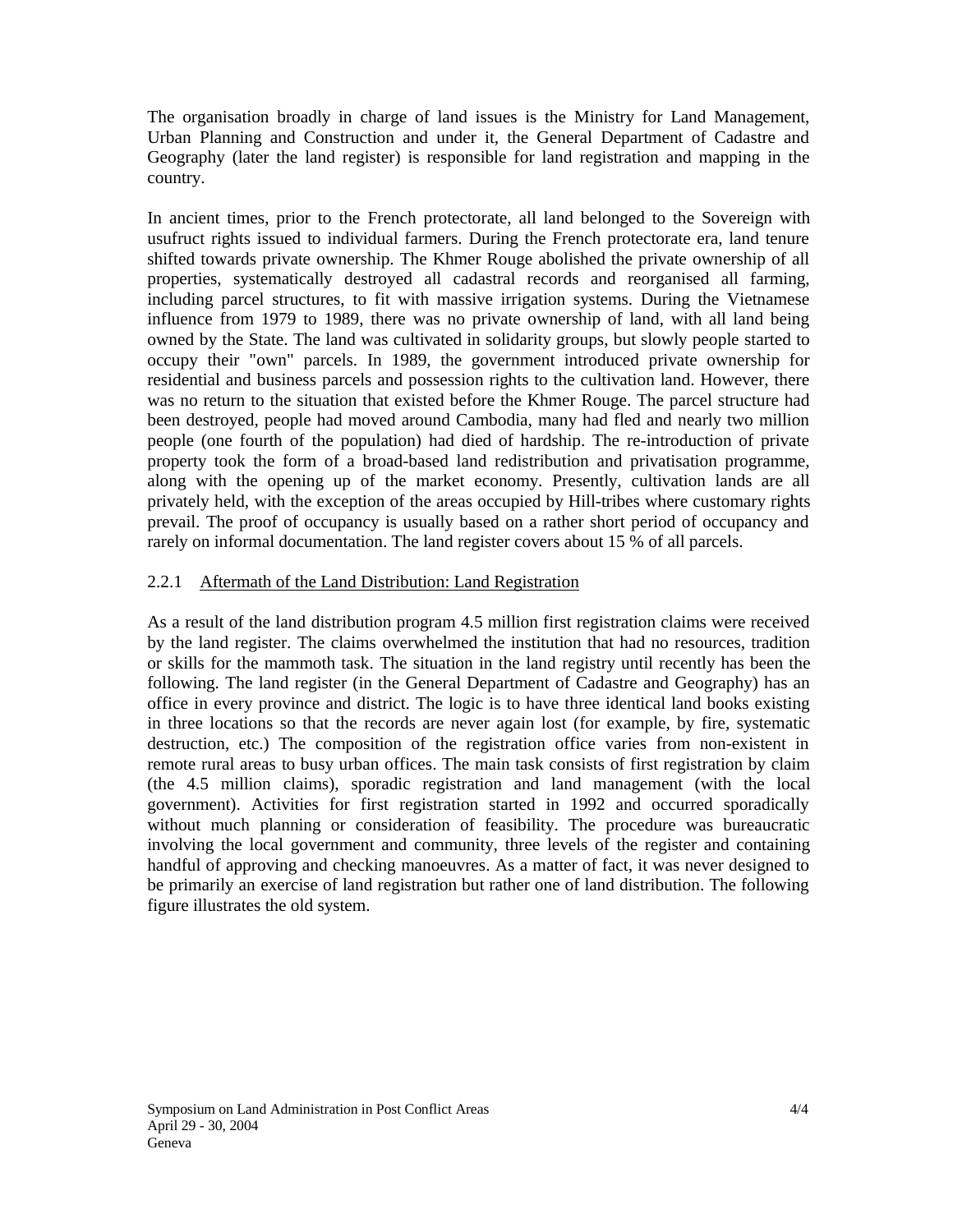

The sporadic registration approach failed. In practice it took place, and still occurs, based only on an unofficial contract where the applicant finances all activities. The result was that only residential and business land titles were issued, which today account to less than 15 % of all parcels in the country. The approach left small farmers, who typically occupy a small residential parcel and a couple of rice parcels, without land titles. There were many reasons for this. The human resource situation varied from desperate to barely adequate in the register offices. The lack of institutional tradition proved to be a mammoth obstacle. Although the rules and regulations were formally obeyed in the registry, the lack of the culture of quality was evident. The office premises were often in a bad condition, technical equipment broken and archives non-existent. The survey plans attached to the title applications were poor in both technical and legal terms. Composite cadastral maps did not exist. It was arguable whether the shortcomings in the technical quality caused land surveys potentially to create more problems than solve. The land register, a public institution, worked like a private enterprise, but without competition. Apart from first registration, the land register officials facilitated land transfers, which, however, were often not registered, and contained a manipulated price in order to lessen transfer taxes. In conclusion, the land registration system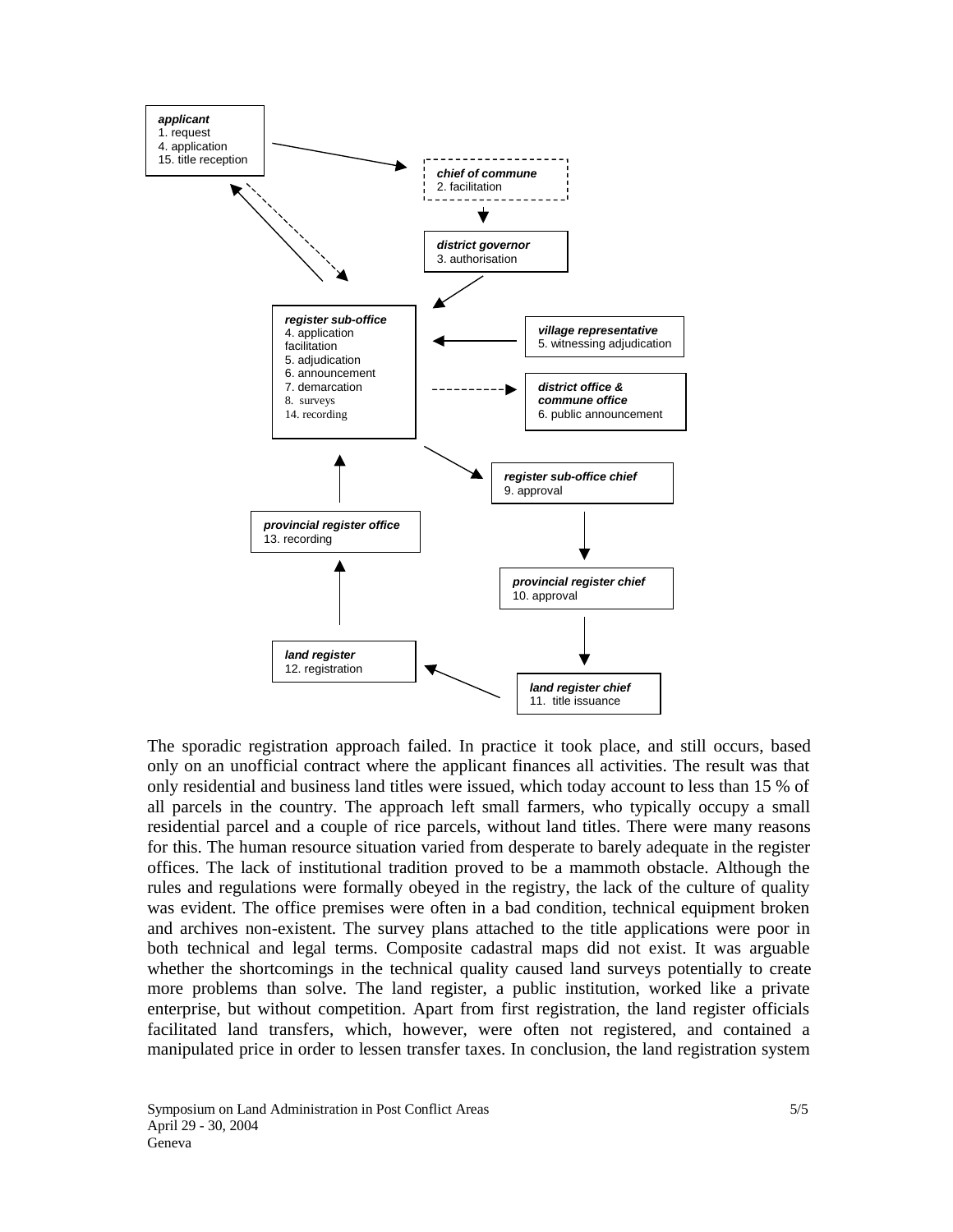was not working effectively, was bureaucratic and not transparent, and involved too many officials and corruption. Because of the price, the quality problems and the fear of taxation, registration had become unattractive in general.

## 2.2.2 Land Issues

The land tenure system introduced for privatisation proved insecure and exclusive. The influence of land administration was limited to the registered parcels. All other land was still vested in the local governments which used the power with varying competence. There were many land disputes which were to be settled by a committee involving local government and register officials or by the court. The committees usually did not function and the court cases concerning ownership of unregistered land were often dismissed (on the basis that the unregistered land was public land falling under the government's mandate) and sent to the local government for resolution.

Many disputes grew from the conflict. Most of the pre 1979 holders had to abandon their land, and on their return, disputes arose with new occupants but legislation did not (and does not) recognise the pre-1979 rights. The army was still present in many areas. Over the past decade, returning landholders have often found the land to be occupied by military (claiming rights for it) or by people who have bought the land from the military. Another source of conflict is the 1992 government campaign of first registration. Every claimant (the 4.5 million applicants) received a receipt as proof of a fulfilled claim. People often treated the receipt as a land title. The receipts were frequently transferred and even used as collateral, which resulted in numerous disputes. The poor technical quality of land administration has had an impact too. Overlapping land titles existed in areas where the demand and the value of land was highest and where therefore registration had been most attractive. There were also cases where an overseer had succeeded to gain title to the land of another. The trick was to deal with another officer than the one that had issued the previous title to the same parcel. As the parcels were not surveyed it was possible for the land officer to hand out a new title without realising that a land title had already been issued for that parcel. There were also subdivisions of public lands to parcels in numbers that did not fit to the space in question. The state land issues were largely left unresolved. It was common for people to occupy public reserve lands. The extents of the reserves were not demarcated or known. In addition, several government organisations declared new land rights and restrictions concerning for example natural reserves, watersheds and concessions without consulting the land register, local authorities or the land occupants. In result of all, ten years ago in Cambodia every landholder, with or without a land title, who did not occupy his/her parcel was in danger of losing it. The government officials on the one hand used power over land excessively and uncontrolled, and on the other hand had no means of knowing the extent and location of public property that they were to manage and protect.

## **3. ADDRESSING LAND ADMINISTRATION**

The Government of Cambodia soon noticed that land issues had to be increasingly addressed in the name of stabilisation and normalisation. In 1995, the governments of Finland, Germany and France joined hands with the Government of Cambodia in order to improve the land administration situation. The cooperation has continued until today with Finland and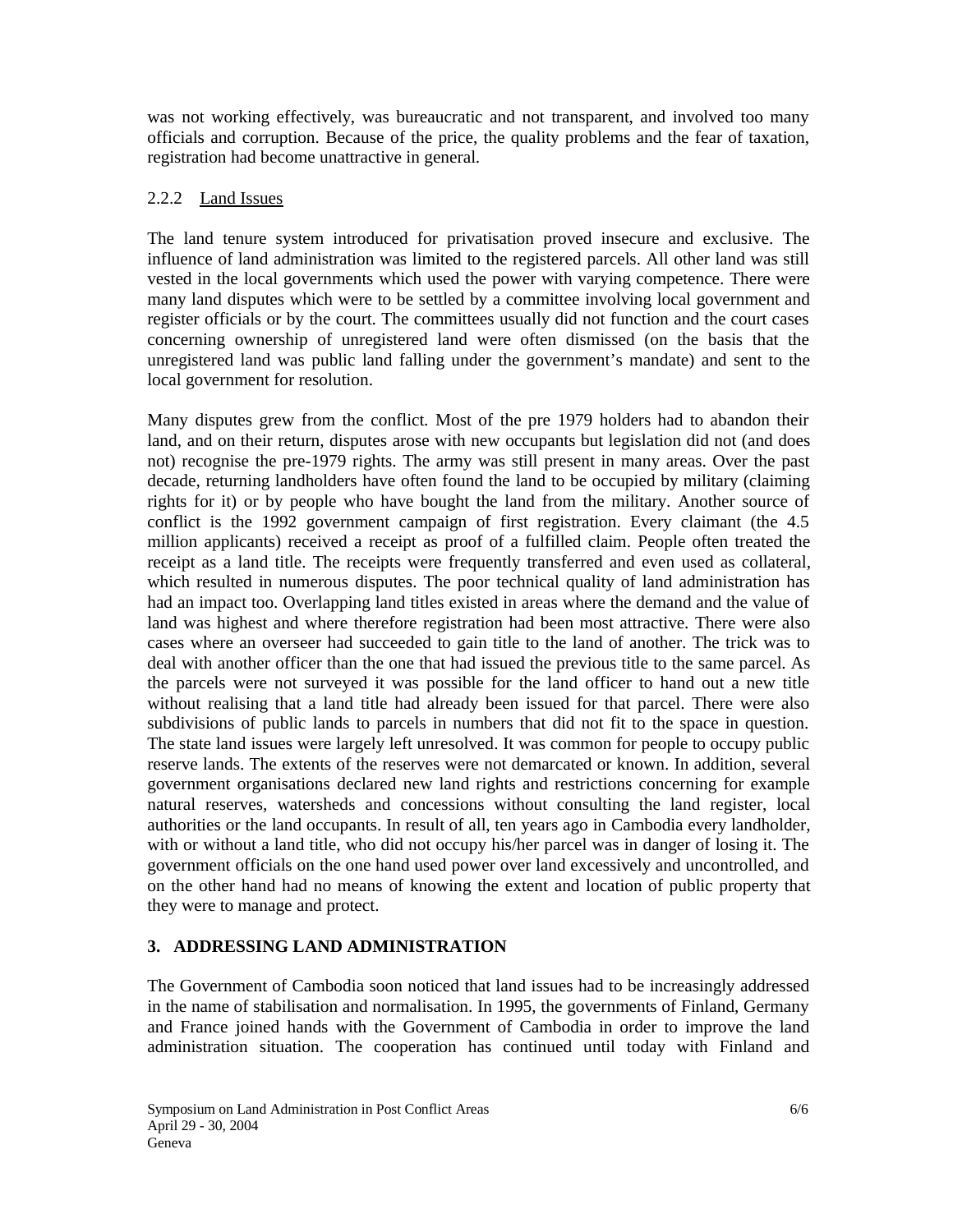Germany. More recently, other donors including the World Bank, the Asia Development Bank and Canada have provided assistance in various land matters.

### **3.1 Towards a Feasible First Registration**

The beginning of the technical cooperation in Cambodia took place in a challenging administrative environment. The government, which was still very much engaged in solving the rampant conflict, often lacked presence when land matters were to be discussed. Even more the government lacked a policy that would have joined all efforts and institutions. While the top-down routes were limited, "bottom-up" developments progressed on two parallel fronts: technical and legal. The Land Law reform was launched; the process took about six years and became largely a land policy forming exercise. On the technical side focus was placed on improving the feasibility of land registration. The justification for covering land registration was strong. It would bring the poor under the rule and protection of law, into the reach of the society and give them means to fight the poverty. It would stop the power of the strong over the weak and provide adequate basis for investments, natural resource monitoring, public land protection and so on. Therefore, the development of a new first registration system was started.

#### Approach

When thinking of the first registration method, the absence of documented data on legal rights and physical extends of the property, the widespread corruption and the general poor enforcement of laws had to be considered. Only an approach that could ensure maximum transparency and publicity could meet the requirements of equality. Field visits were obligatory. When principles of registering all lands, visiting every parcel in the field and using verbal testimonies as evidence were applied, all parties would have to have an access to the fieldwork and an appeal process had to be organised for interest parties. A base map would have to be made and naturally systematic approach would save money. When thinking of feasibility there were no other methods left to consider than the one that would conclude the whole process at one time for an area.

#### Method

For a few years the Government of Cambodia embarked on pilot projects for a systematic land registration. In Cambodia, systematic parcel-by-parcel land registration followed processes established elsewhere, but in particular it looked for feasible and democratic ways of registration from legal, economic and human rights points of views. The following ideas guided the planning: all parcels were to be registered, field inspected and oral testimonies were to be used as evidence for adjudication. The system had to be cheap and effective and to cause minimum inconveniences to the people who were busy enough struggling for their survival. Experiences elsewhere suggested that the biggest bottleneck for the land registration work was the difficulties of mobilisation of the landholders. Therefore, the system had to go to the people instead of waiting for them to show up in an office. The holders were only to be bothered once for the adjudication, the demarcation and the surveys. All this resulted into the application of the *area by area*, the *parcel by parcel* and the *one parcel - one visit* principles.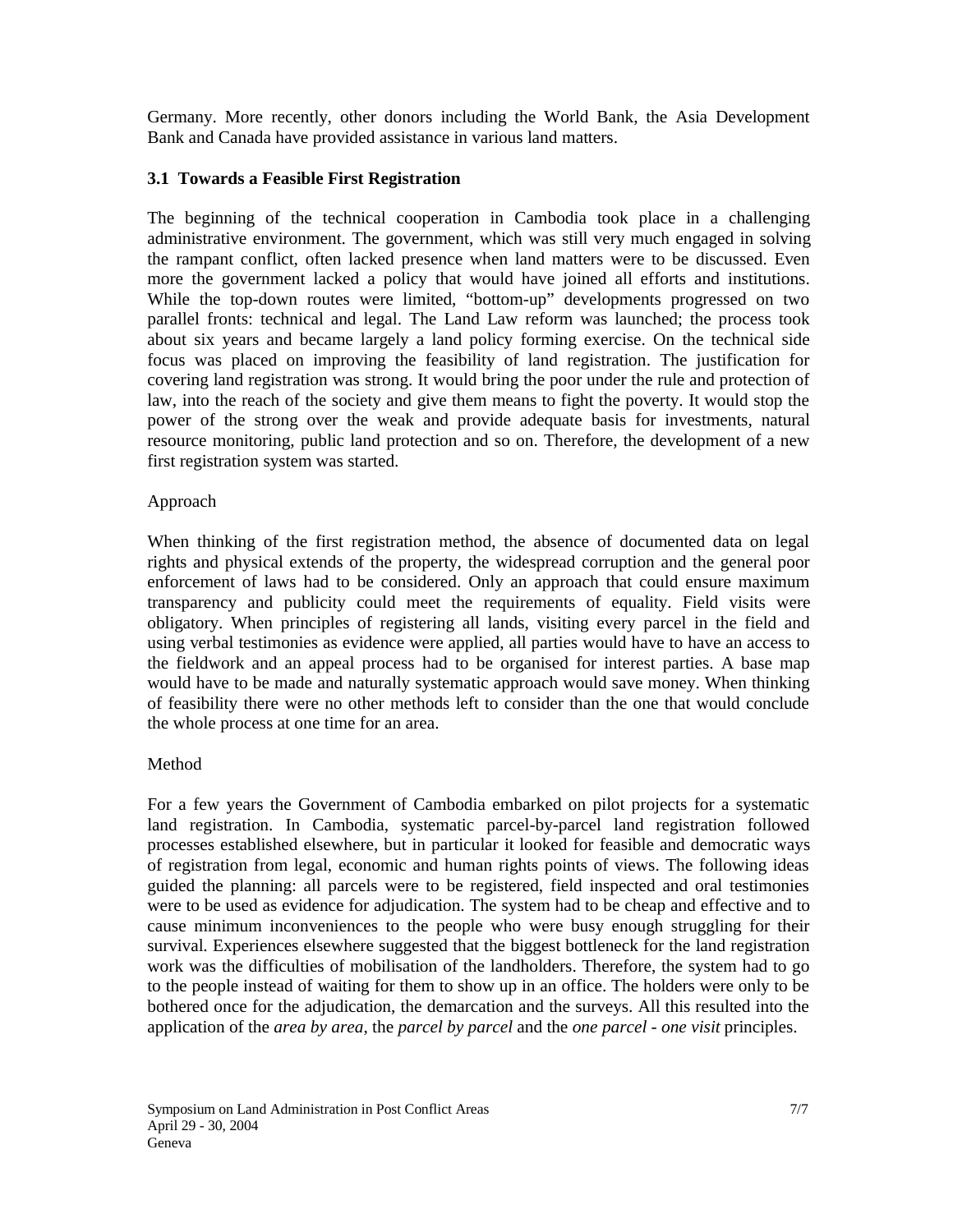The idea was to develop a system to be handled by a single officer utilising landholders as surveying assistants. The protection of people's rights was to be dealt in the public awareness campaign that had to be accessible to every landholder. Equally, the adjudication and the demarcation had to be accessible to every landholder, and in the end all landholders had to have a right to study all recorded information and appeal against it in an organised manner. It was recognised that an appropriate technical result in Cambodia would be flexible in terms of surveying accuracy and boundary marking. Boundary marks are not used in rural Cambodia. A very modest surveying method would likely overcome the accuracy of defining the boundary corner locations as they were generally not considered as points but a kind of "corner area".

The developed, tested and now adopted system consists of six parts: the public awareness campaign (later the public information), the adjudication, the demarcation, the surveying, the documentation and the public display (later the appeal). In Cambodia, the long lasting instability presented great difficulties for the public information. The campaign starts after the declaration of a new adjudication area by spreading formal information through official letters, radio spots and newspapers but, more importantly, personal meetings are held with the local government and the village chiefs. Village meetings have been organised successfully reaching most of the village households, more women than men often showing up. The trustworthy contact with the village chief has proved essential for the exercise.

One of the new ideas was that the adjudication was to be executed simultaneously with the demarcation, which proved to be feasible and to save costs. After the demarcation, the adjudication immediately follows by checking the rare documentary evidence and collecting the oral testimonies from the owners, villagers, elders etc. In case of disputes, an initial attempt is made to negotiate the settlement, and if a decision cannot be reached, an appeal process is followed. The boundary lines in Cambodia (that can be classified as "fixed") are narrow and defined although not necessarily straight. Therefore the corners need to be demarcated relatively accurately, but flexibility is allowed in the determination of the boundary line. The marks are not inserted, but may be placed in the landholders' expense. This idea has been under a debate in Cambodia. It is maintained by some that at a time when global coordinates can be fixed for all new spatial data, it is a too late one for establishing a boundary mark based system versus a coordinate fix based system! To prevent a potential bottleneck from occurring, the surveying methods had to be effective and cheap. The GPS technology for ground control and photointerpretation for boundary surveying were inevitable solutions in Cambodia with large open areas. Conventional methods have been only used for the parcel corners invisible in the orthophotography. The documentation is based on a simple GIS and database software. All data, digitised boundary layers and numerical land register data, are integrated through the Unique Parcel Reference Number, which follows the administrative organisation. The records are accessed through a simple GIS interface (although presently the second generation system is being introduced) and outputs can be produced semi-automatically.

The public appeal proved to be a very sensitive part of the registration. There are marginalised groups (such as the illiterate or disabled, both common in Cambodia) that may not be able to explore the records or to claim against a shortcoming. In the appeal, the records, both graphical and textual are taken to the village for display for thirty days and the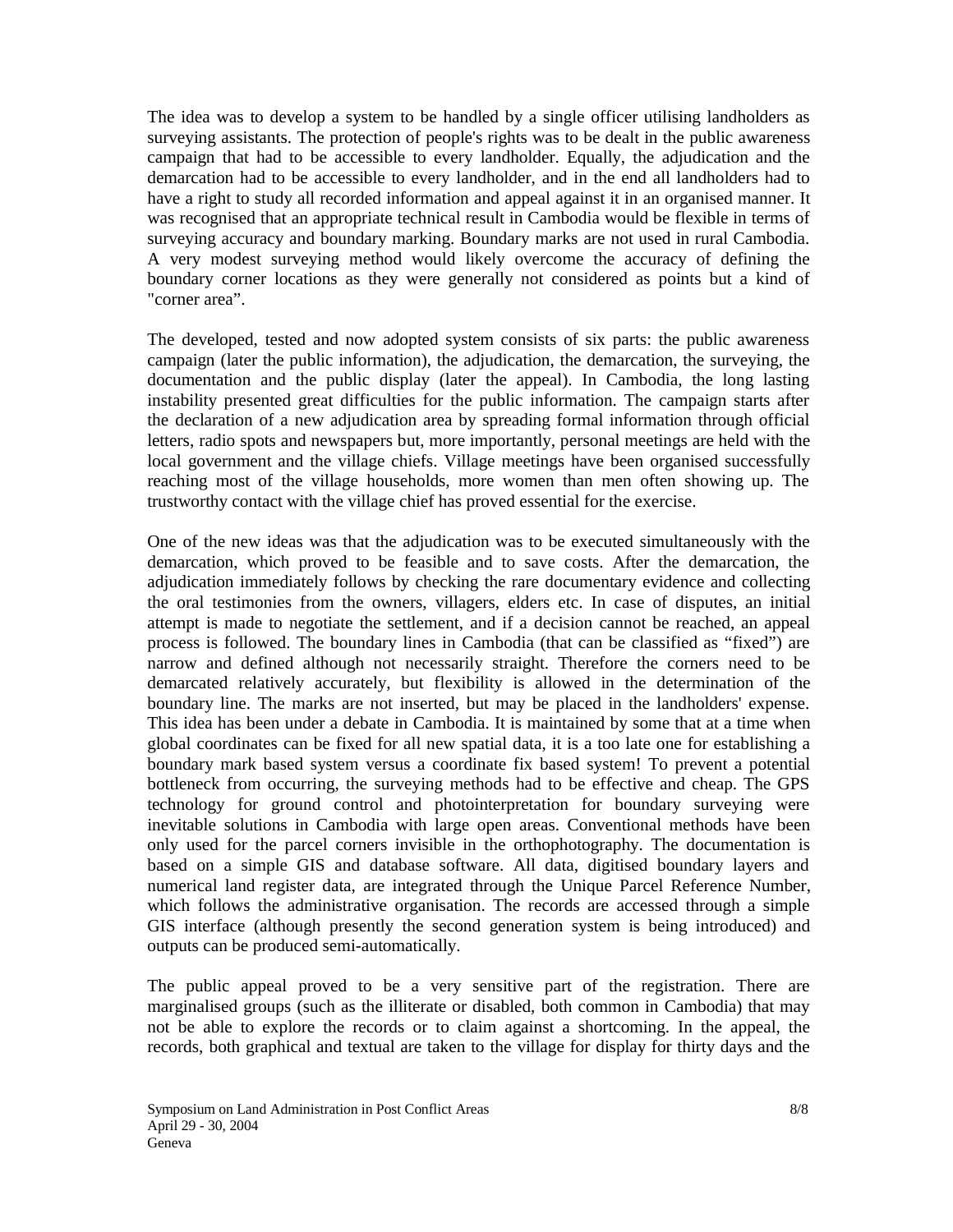land holders can claim for any technical or juridical problems that they think remain in the records. As a solution for the problems of the more vulnerable, an assistant is present explaining the records and to help draft claims. After thirty days, the claims are handed over to an ad hoc administrative commission with representation from the local government, the local community, the government and the land register. The commissions have a duty to settle disputes with the disagreeing parties. The unsettled cases are handed to the court while others proceed to first registration and title issuance.

Finally, crucial to the feasibility, the systematic registration had to bypass the present bureaucratic title issuance chain. The data of hundreds of parcels concerning an adjudication area had to be handled and approved simultaneously; otherwise the incoming individual title claims would create a backlog. Therefore, new legal provisions were drafted legalising the systematic procedure and creating an avenue for the first registration area-wise. In particular, the establishment of the administrative commission to approve the record and settle the disputes enabled all parcels of the area to be handled as one group. The statute also established mandates for registration team personnel whose tasks were designed to be carried out by personnel with little or no previous experience after they had received training.

#### Outcome

The procedure described in this paper was tested for two years and the legal provisions for their use were adopted in early 2000. Some forty thousand parcels were recorded during the piloting stage and the results were encouraging. The procedure worked well and problems were rare. The main hindrance experienced in the process was caused by the ambiguous legislation. For example, the limitations of public and private land were not clearly defined in the legislation making it difficult to define these lands on the ground. Still, the procedure proved to be effective. One rural parcel required only 0.4 person working days for first registration from the beginning to the issuing of title. The total estimated cost of the first registration per parcel was about fifteen US dollars (in 1999). The figure includes aerial photography, orthophoto production, systematic registration, development costs, training costs, headquarters costs and title issuance. The main negative consequence was that it proved a lot harder to reform the land register than to reform the method of first registration. The pilot first registrations resulted in a backlog in registration and title issuance, and only through a rather painstaking process was the backlog cleared. The land register is currently undergoing reform.

#### **3.2 Recent Developments**

The success in the systematic registration and its popularity among the public, together with the growing interest in the topic by the international community and NGOs helped the Government to address the land issue in a more comprehensive manner. The new Land Law which was enacted in August 2001 made important tenure security improvements and gave finality to land tenure arrangements. In close cooperation with the international community the Government initiated the process to develop a comprehensive land policy framework, created a Land Policy Council, and issued a Statement of Royal Government on Land Policy, which provides an ambitious set of targets for the country.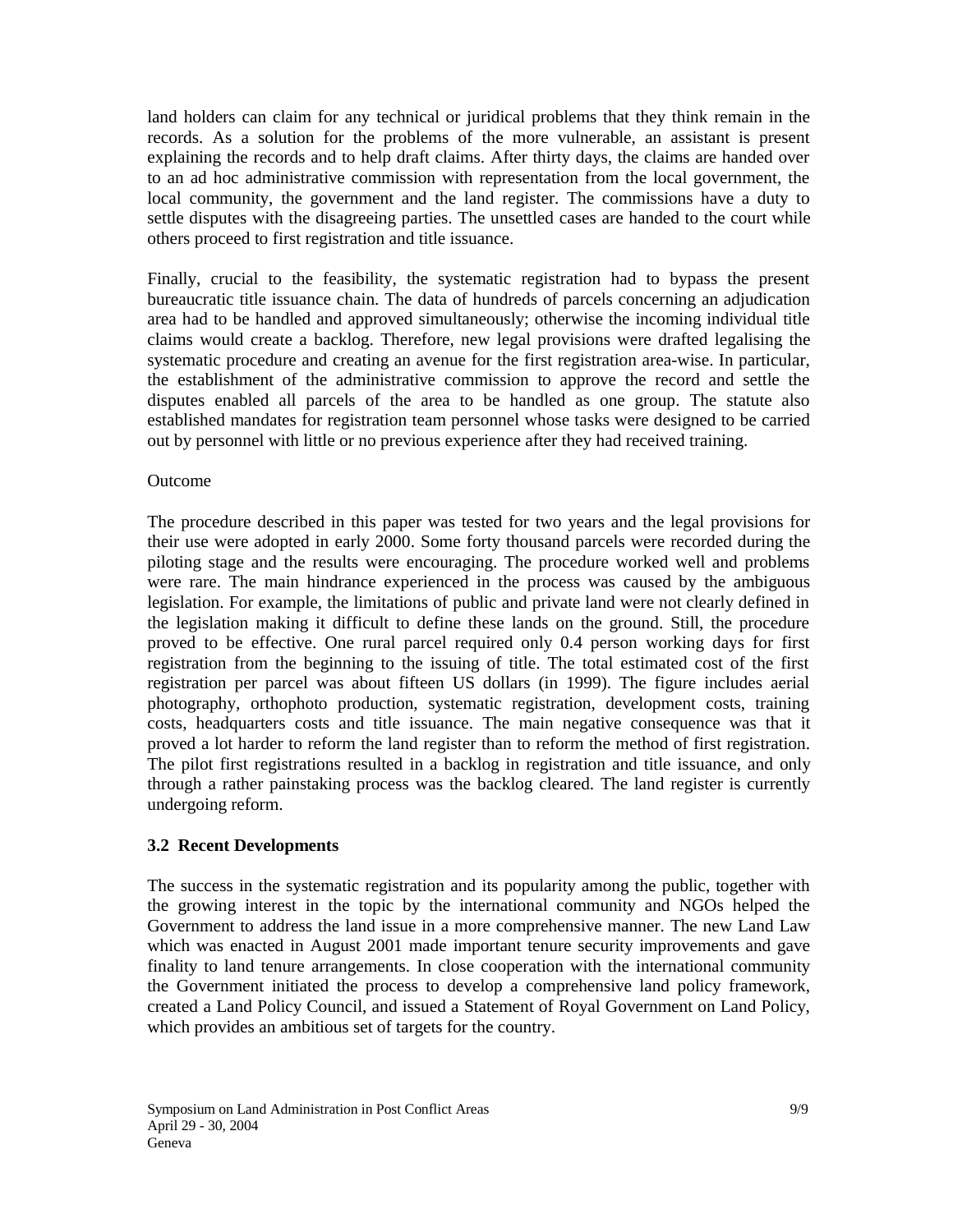The systematic registration system has been improved further by expanding the public awareness campaign, increasing the direct participation of local communities in the facilitation of the registration process and by fine tuning the method for the urban areas. In addition, a whole new country-wide system for land dispute settlements has been created. Since June 2002, the Ministry of Land Management, Urban Planning and Construction has implemented the World Bank supported Land Management and Administration Project, which has a broad list of aims and targets. Its core function is to register one million new titles during its first five years.

## **4. CAMBODIAN LESSONS FOR POST CONFLICT SITUATIONS**

Cambodia currently provides a perfect study tour target for professionals embarked in solving problems of a post conflict land administration. Cambodians can be credited for recognising a number of critical problems, and making a good progress in addressing them. The following main lessons learned from Cambodia were identified for this paper:

- *The systematic first registration with modern legal, technical and social standards can be feasible*. The Cambodian case shows that things can be done cheaply while still maintaining appropriate quality. The key is to engage the community and to develop a locally suitable application for mass surveys and data collection.
- *A post-conflict situation is likely to boost the momentum for community participation*. The Cambodian communities have been very eager to carry out the land registration. The process has rightfully been taken as a step towards stability and normalisation, towards the "good old days".
- *The donor community can play an important role in supporting the creation of common policy for land issues*. In Cambodia, it proved possible and successful to unify the donor and NGO community for supporting the Government's policy making.
- *A post conflict country making progress in land sector is likely to experience a donor honeymoon*. The current situation in Cambodia is that a vast number of donors would like to be involved in the land sector development. The interest has long ago overcome the Government's resources to handle the support.
- *It is possible to make a successful land administration project in a post conflict country, but little is still known about how to establish a sustainable land administration system in such a country*. The process has only just started in Cambodia and the real results will be seen in years, if not in decades, to come. Most donors still fail to see the difference between a system and a project. A responsible donor support moves from the honeymoon to a long, happy marriage.

#### **BIOGRAPHICAL NOTES**

Dr. Mika-Petteri Törhönen is a Land Tenure Officer and Dr. David Palmer is a Land Registration and Cadastre Officer in the Land Tenure Service of the Food and Agriculture Organization of the United Nations. They are both based in Rome.

### **CONTACTS**